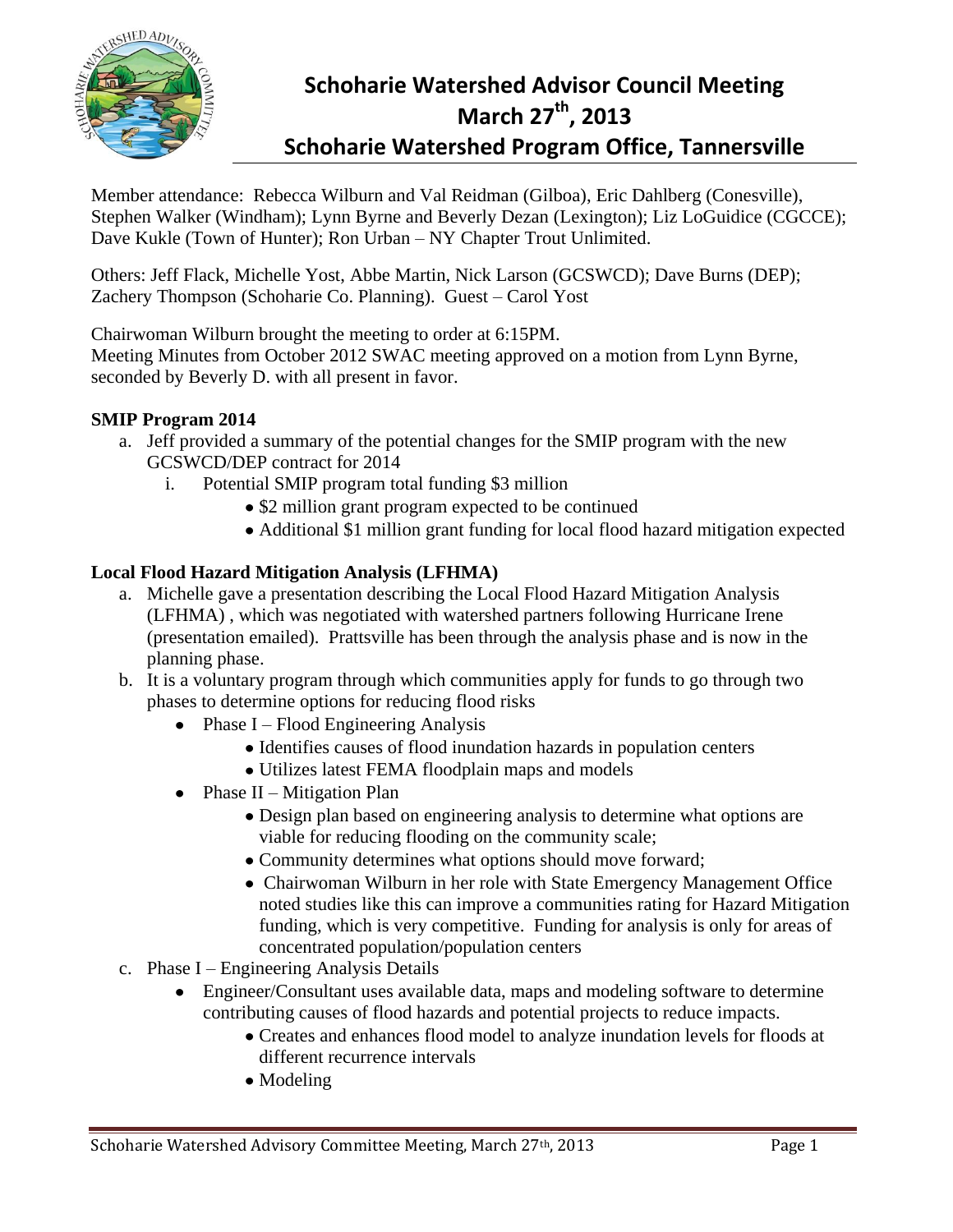- $\triangleright$  E.g. shows how reconnecting floodplain may reduce potential damage of flood waters or how widening stream crossings may reduce flood elevations allowing more flow capacity
- $\triangleright$  Predicts how potential solutions may change impacts (e.g. removing an undersized bridge or culvert)
- Question: Lynn Byrne questioned if there was a timeline

Every time SEMO/FEMA mitigation money is available everyone competes for the same pot of money.

Having a Mitigation Plan in place/adopted helps a community obtain that \$. LFHMA will be required for SMIP and CWC flood hazard mitigation funds also

- Lexington has a \$50,000 long-term flood recovery grant; GCSWCD will put out an RFP for LFHMA in conjunction with this and that will be discussed at July SWAC meeting.
- Town can have more than one hamlet studied, based on concentration of population, e.g., Windham has three distinct areas to be studied
- Engineer/Consultant evaluates implementation projects and provides a report identifying viable projects for the community to review.
	- Considers the number of residences and businesses that may be helped by a solution; the cost-effectiveness, water quality benefits and sustainability of solutions.
	- Cost-effectiveness is an important component of the evaluation.
	- Note: Large scale expensive projects may be funded if cost effectiveness can be proven
	- Potential Solution Examples
		- $\triangleright$  Reconnect floodplains to reduce velocity (not necessarily flood volume) and/or upgrading a bridge or culvert to reduce backwater effect.
		- $\triangleright$  Extensive modeling used to determine best flood mitigation strategies
- d. Phase II Mitigation Plan
	- Identify and prioritize cost-effective projects
	- Determine level of community support/readiness for potential implementation plans/projects
	- Identify potential funding sources for implementation of mitigation plan
- e. Community Benefits
	- Scientific understanding of the effects of flooding and factors contributing to flood risks
	- Solutions that are based on current data and information, the sustainability and feasibility of those solutions.
		- Emergency Services look at relocating critical emergency buildings
	- Eligibility for grant programs for implementation
	- Leverage and partner additional DEP funding with other existing funding sources
- f. Possible Scenarios (see LFHMA presentation slides)
	- Community gets grant to conduct an LFHMA
	- Community leads process as much as possible
	- Process helps to discovery what is feasible or not feasible in communities
- g. Questions: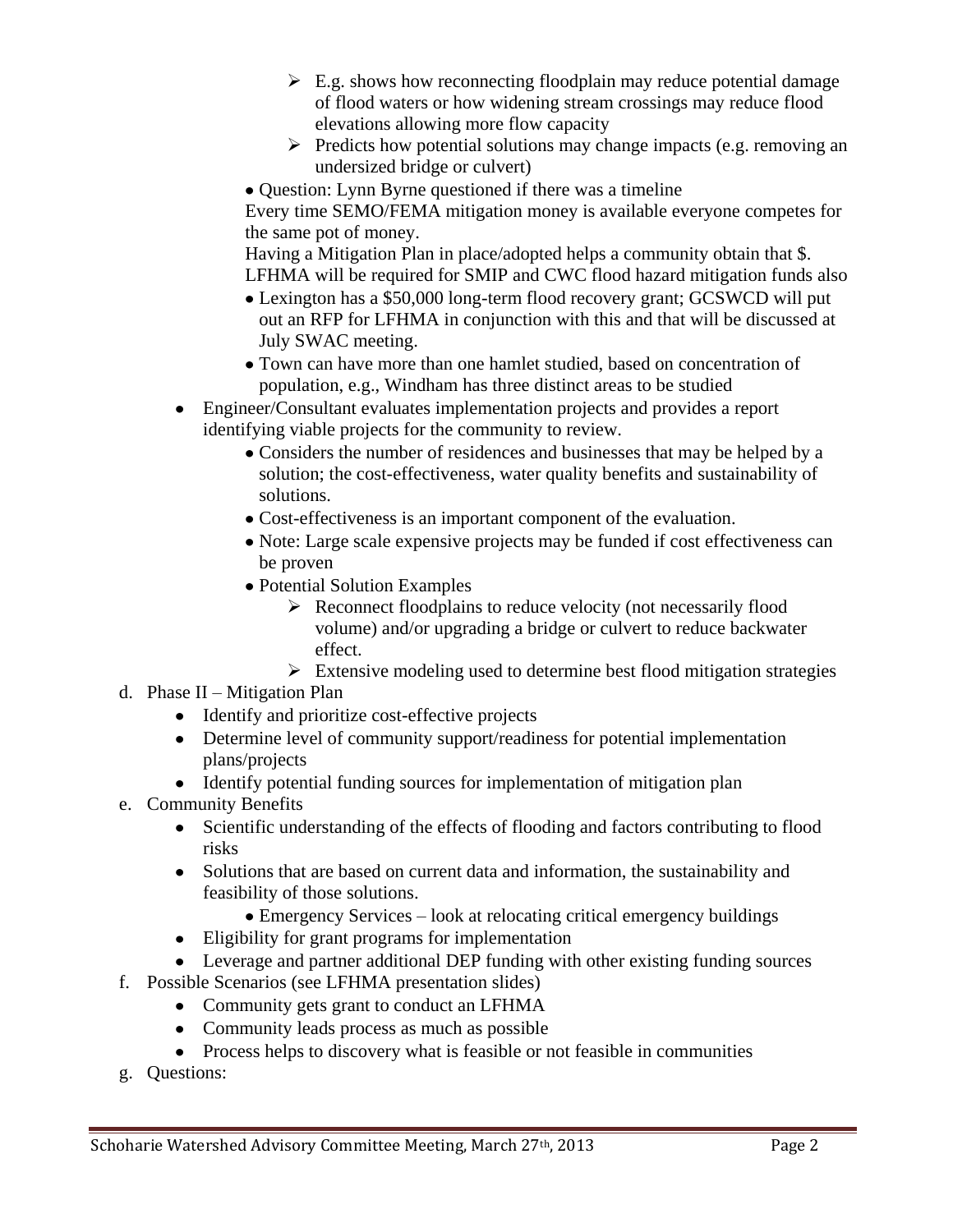- Val R. inquired for communities that are not present, do they receive the information about the LFHMA process?
	- Yes, it is provided at other meetings and at the Coalition of Watershed Towns level. The CWT was instrumental in negotiating funds for this purpose.
- How to determine population centers?
	- GCSWCD will provide their suggestions to each interested town board to start discussion.
	- There is no minimum to community size, but there has to be some justification for use of funds.
- What is the role of flood commissions?
	- Communities can form commissions to interpret and implement mitigation plans for their community if they wish. GCSWCD will assist those that are interested in doing this.
	- To help interpret and internalize how communities could and should use the analysis; communities should make decisions themselves
	- Focus on concentrated areas
- h. Lexington is starting the LFHMA process this year
- i. Windham is interested in starting LFHMA process, and will likely be the first community starting in 2014

#### **Stream Management Implementation Program (SMIP) Summary**

Rebecca W. worked through the handout provided: GCSWCD Schoharie Watershed Stream Management Implementation Program – Project Summary (March 27, 2013 SWAC Meeting) (21 projects complete; 2 on-going and 12 in process) [\(www.catskillstreams.org/grants;](http://www.catskillstreams.org/grants) opening up discussion for all projects that are not complete.

- a. County Route  $6 EWP$  75% match. Total cost estimates will be calculated once design is complete.
- b. Kozak Streambank Stabilization and Riparian Planting postponed until 2014 due to EWP project priorities.
- c. Prattsville Stream Access closed out (letter sent October 2012) due to site constraints and impacts of Hurricane Irene; reapply for future consideration.
- d. Mountaintop Highway Ditch Re-vegetation Program Hydroseeding and power mulching after most new ditching projects.
- e. Cranberry Road Culvert Upgrade options have been researched and are being discussed with highway department, with a meeting scheduled tomorrow morning.
- f. Glen Avenue Culvert Upgrade options researched, estimates for replacement are based on different sizes. Cost will determine what the Village can afford, assuming there will be no FEMA funds
- g. Mountaintop Sweeper and Vacuum Truck SMIP funds are a match for CWC funds. Currently, the CWC program to fund this has no available funding, when additional funds are available through this program, expect to receive the funds.
- h. Mitchell Hollow Road Coordinating with DOT to complete.
- i. Thermal Refuge Study Imagery has been collected; USGS in process of assessing and summarizing the imagery data and will provide a report to GCSWCD by April 2014. Project costs have increased \$24,000 due to need for additional post-processing and thermograph data collection. This was reviewed at the habitat/recreation subcommittee meeting in November.
	- a. Lynn B. Question: Why is this project delayed?